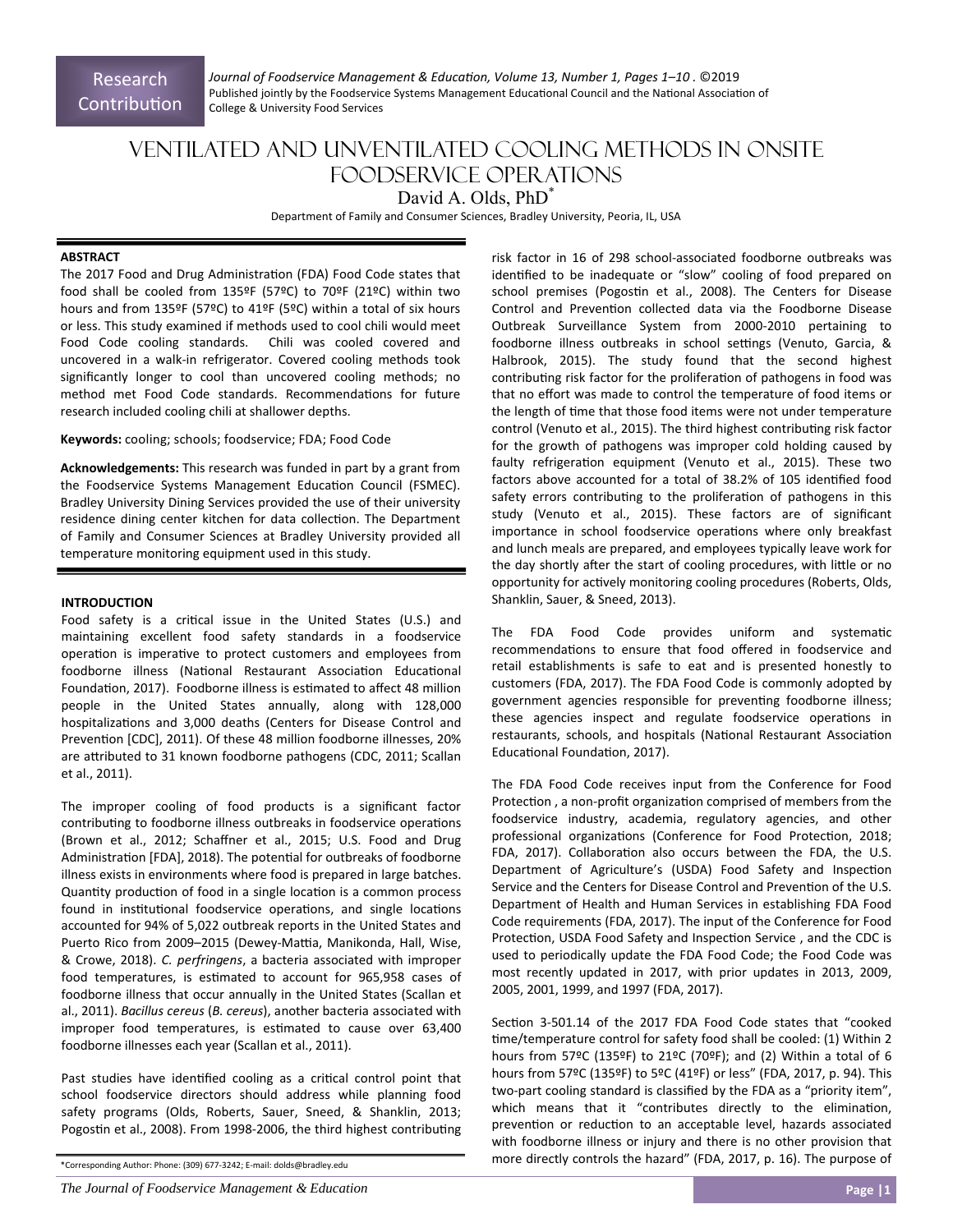this cooling standard is to minimize the time that food spends in the "temperature danger zone"  $(41°F - 135°F)$  to prevent the rapid growth of bacteria, such as *C. perfringens*, in food undergoing cooling (National Restaurant Association Educational Foundation, 2017). Foods can be contaminated with a wide variety of bacteria having a wide range of infectious doses (FDA, 2012). Cooling times exceeding FDA Food Code standards may allow bacteria to multiply to unsafe levels, which may lead to foodborne illness outbreaks (National Restaurant Association Educational Foundation, 2017).

The 2017 FDA Food Code (§ 3-501.15) outlines acceptable cooling methods based upon the type of food product. These cooling methods include: (a) portioning food into shallow pans; (b) dividing food into smaller portions; (c) utilizing specialized rapid-cooling equipment (such as a blast chiller) to cool food quickly; (d) placing food containers in an ice water bath and stirring the food product; (e) using food containers that permit heat to be easily transferred from the food product; (f) adding ice to food as a part of the food preparation process; and (g) utilizing other effective cooling methods (FDA, 2017). An example of an "other effective cooling method" is to place uncovered food at 2 in. depths in a walk-in freezer to cool (Roberts et al., 2013). Section 3-501.15 of the 2017 FDA Food Code recommends that when food is placed in cooling or cold holding equipment, food containers in which food is being cooled shall be arranged to provide maximum heat transfer through the container walls. Food shall also be loosely covered or uncovered during the cooling period to facilitate heat transfer from the surface of the food, if it is protected from overhead contamination as specified under Subparagraph 3‐305.11(A)(2) of the 2017 FDA Food Code.

Several studies have explored the ongoing problems and challenges associated with cooling large quantities of foods within FDA Food Code cooling standards in foodservice operations (Beardall, Paez, Phebus, Watkins, & Gragg, 2019a; Beardall, Paez, Phebus, Watkins, & Gragg, 2019b; Brown et al., 2012; Krishnamurthy & Sneed, 2011; Olds et al., 2013; Olds & Sneed, 2005; Roberts et al., 2013; Schaffner et al., 2015; Watkins, Gragg, Beardall, Phebus, & Paez, 2016). Schaffner et al. (2015) found that during cooling, unventilated (covered) food products were twice as likely to take longer to cool as ventilated (uncovered) food products. Brown et al. (2012) observed cooling practices in foodservice operations and found that in 160 of 466 walkin refrigerators (34.3%) observed, food being cooled was not ventilated, despite FDA Food Code recommendations that cooling food should be ventilated (FDA, 2017). These studies indicate that unventilated cooling of food is both a common and risky practice in foodservice operations.

Krishnamurthy and Sneed (2011) studied cooling practices used in U.S. schools. From a sample of 411 respondents, 78% reported that food prepared in schools was cooled for reheating and service. Most school foodservice directors (76%) stated that 2 in. stainless steel foodservice pans were utilized for cooling food. Other responses included the use of 4 in. foodservice pans for cooling (39%), 6 in. foodservice pans (9%), and stockpots (6%), all of which increased in cooling time as the depths and/or amounts of food product undergoing cooling also increased. Respondents also indicated that they used chill sticks (37%) and ice baths (38%) while cooling food products in their foodservice operations.

The purpose of this research was to determine if practices commonly used to cool food produced in onsite foodservice operations would meet established 2017 FDA Food Code standards. To the best of the author's knowledge, no study had previously explored the comparisons between ventilated and unventilated cooling of chili con carne with beans in a walk-in refrigerator, while utilizing a variety of

sizes of foodservice storage containers, including a 5-gallon highdensity polyethylene bucket. This study provided insights into preventing outbreaks of foodborne illness caused by methods that facilitate the improper cooling of food. The main objectives of this study were to: (a) compare the time and temperature differences between ventilated and unventilated cooling methods commonly utilized to cool chili con carne with beans in a walk-in refrigerator; and (b) determine the optimal cooling method(s) for chili con carne with beans from ventilated and unventilated cooling methods tested in this study.

# **METHODOLOGY**

# **Sample Selection and Preparation**

USDA school recipes, available online from the Institute of Child Nutrition, University, Mississippi, were used for preparation of food products. Chili is a food item commonly prepared and cooled in the U.S. National School Lunch Program (Krishnamurthy & Sneed, 2011; Olds & Sneed, 2005; Roberts et al., 2013). For this study, chili was prepared using a standardized recipe (Chili con Carne with Beans, USDA Recipe #D-20) from the USDA Recipes for Schools (Institute of Child Nutrition, 2016).

Chili con carne with beans recipe ingredients were procured from local retail food suppliers. Chili was prepared in a modern university residence dining center kitchen using standard foodservice equipment at Bradley University (Peoria, Illinois). The principal investigator was granted exclusive use of the facilities over the summer recess and no other concurrent food production or service activities occurred during data collection procedures. Chili was prepared on a commercial gas range in 26‐quart aluminum stockpots. Chili was heated to 212ºF and then transferred while still hot (>135ºF) into selected foodservice storage containers at varying depths/ amounts for testing. Containers used included stainless steel foodservice pans, all with 12 in. widths, varying lengths (10 in. and 20 in.), and varying heights (2 ½ in. and 4 in.). These containers included: 12 in. x 10 in. x 2  $\frac{1}{2}$  in. pans with 2 in. chili depths, 12 in. x 20 in. x 2  $\frac{1}{2}$ in. pans with 2 in. chili depths, 12 in. x 10 in. x 4 in. pans with 3 in. chili depths, and  $12$  in.  $x$   $20$  in.  $x$   $4$  in. pans with  $3$  in. chili depths. Additional containers used included 20-quart aluminum stockpots and 5‐gallon high‐density polyethylene buckets, all with 12 in. diameters and varying heights (10% in. for the stockpots with 3 gallons of chili and 13 in. for the buckets with 5 gallons of chili) (see Table 1).

Comark RF512 Wireless Temperature Transmitters (Comark USA, Beaverton, OR) were connected to Comark RFAX100D thermistors (Comark USA, Beaverton, OR). The thermistors were affixed in the geometric center of the chili to measure the hottest area of the containers during cooling. The 2017 FDA Food Code states that "the geometric center or thickest part of a product are the points of measurement of product temperature particularly when measuring critical limits for cooking" (FDA, 2017, p. 606). The transmitters recorded time and temperature data during cooling. A Comark RF500 temperature monitoring system (Comark USA, Beaverton, OR) was used to download and aggregate the recorded data from the transmiƩers.

#### **Cooling Procedures**

A commercial walk‐in refrigerator located in a university residence dining center kitchen at Bradley University (Peoria, Illinois) was used for all cooling procedures. A Comark RF512 Wireless Temperature Transmitter recorded the ambient air temperature of the walk-in refrigerator, which was operated at a mean temperature of 34.6ºF (*SD* = 1.36ºF). The walk‐in refrigerator had 100% free capacity (0% load) prior to foodservice storage containers being placed inside for testing. No other items were present in the walk-in refrigerator while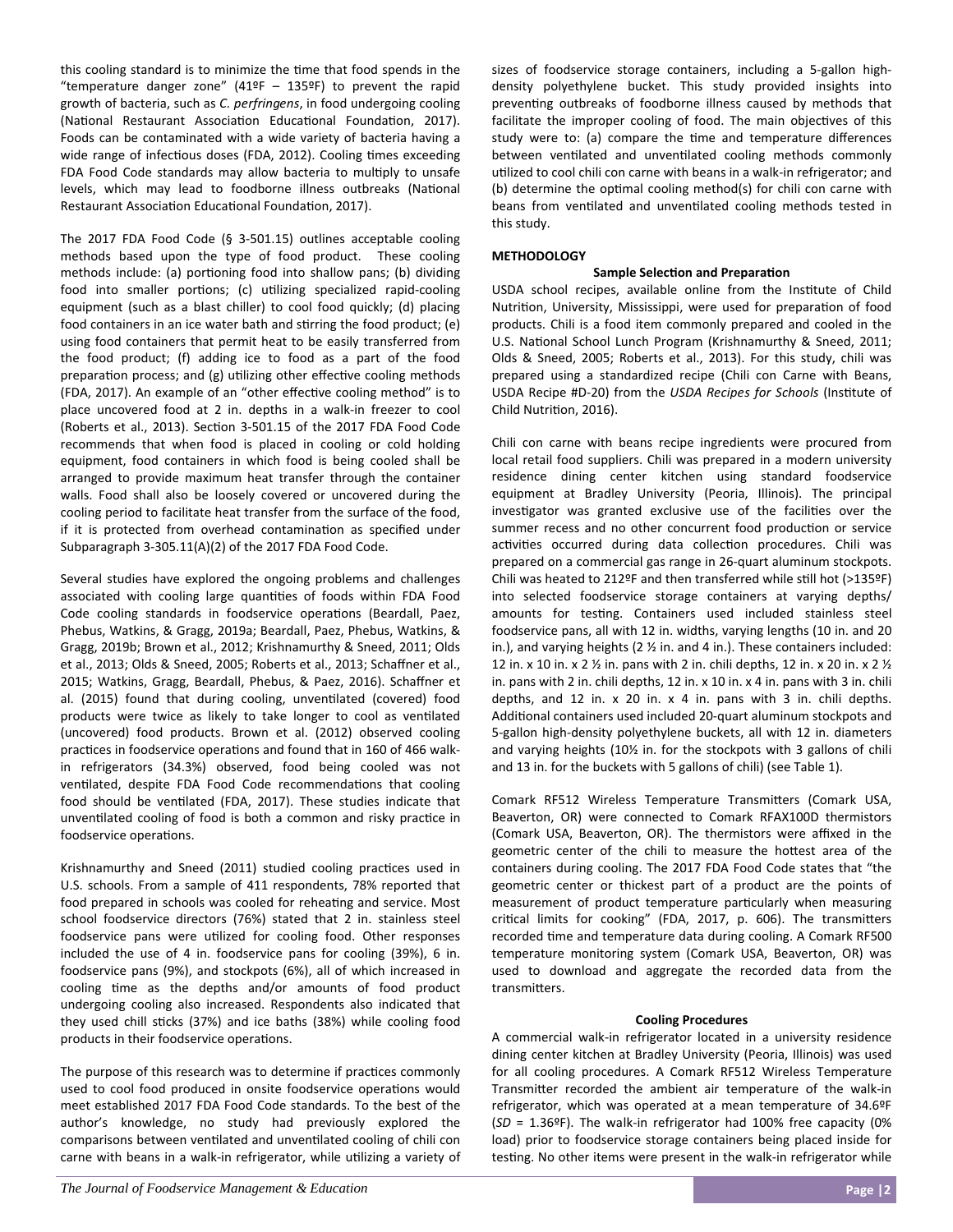### **Table 1. Materials and Methods Used to Cool Chili, Covered or Uncovered, in a Commercial Walk‐in Refrigerator from 135ºF to 41ºF**

| <b>Container Dimensions</b><br>Width (W), Length (L), Height (H),<br>Diameter (D) | Depth or<br>Amount<br>of Chili | <b>Cooling Method</b><br>(CM) | Ventilation<br><b>During Cooling</b> | Number of<br>containers used<br>per replication | Number of<br>replications |
|-----------------------------------------------------------------------------------|--------------------------------|-------------------------------|--------------------------------------|-------------------------------------------------|---------------------------|
| Stainless Steel Foodservice Pan<br>12 in. W x 10 in. L x 2 % in. H                | $2$ in.                        | CM <sub>1</sub>               | Covered*                             | 3                                               | 3                         |
|                                                                                   |                                | CM <sub>2</sub>               | Uncovered                            | 3                                               | 3                         |
| Stainless Steel Foodservice Pan                                                   | $2$ in.                        | CM <sub>3</sub>               | Covered*                             | 3                                               | 3                         |
| 12 in. W x 20 in. L x 2 1/2 in. H                                                 |                                | CM4                           | Uncovered                            | 3                                               | 3                         |
| Stainless Steel Foodservice Pan<br>12 in. W x 10 in. L x 4 in. H                  | 3 in.                          | CM <sub>5</sub>               | Covered*                             | 3                                               | 3                         |
|                                                                                   |                                | CM <sub>6</sub>               | Uncovered                            | 3                                               | 3                         |
| Stainless Steel Foodservice Pan<br>12 in. W x 20 in. L x 4 in. H                  | $3$ in.                        | CM <sub>7</sub>               | Covered*                             | 3                                               | 3                         |
|                                                                                   |                                | CM <sub>8</sub>               | Uncovered                            | 3                                               | 3                         |
| 20-quart Aluminum Stockpot<br>12 in. D x 101/2 in. H                              | 3 gallons                      | CM <sub>9</sub>               | Covered**                            | 1                                               | 3                         |
|                                                                                   |                                | CM10                          | Uncovered                            | 1                                               | 3                         |
| 5-gallon High-Density Polyethylene Bucket                                         | 5 gallons                      | CM11                          | Covered**                            | $\mathbf{1}$                                    | 3                         |
| 12 in. D x 13 in. H                                                               |                                | CM12                          | Uncovered                            | 1                                               | 3                         |

\*Wrapped tightly with a single layer of plastic foodservice film.

\*\*Wrapped tightly with a single layer of aluminum foil.

the covered and uncovered containers of chili were cooling. Containers undergoing testing were placed in the walk-in refrigerator equidistantly apart from one another on standard wire‐rack shelving, which facilitated air circulation around all sides of the containers. For all cooling methods tested, the door to the walk‐in refrigerator remained closed and locked during cooling, until all containers of chili had reached 41ºF.

Prior studies demonstrated that covered food products cooled slower than uncovered products (Brown et al., 2012; Institute for Food Safety and Health, 2011; Olds, Mendonca, Sneed, & Bisha, 2006; Schaffner et al., 2015). This study expanded upon prior cooling methods used in ventilated (uncovered) chili cooling studies by Olds & Sneed (2005) and Roberts et al. (2013). For this study, chili was cooled using two methods: (a) ventilated (uncovered) containers; and (b) unventilated containers (containers covered with a single layer of plastic foodservice film or a single layer of aluminum foil). Selected foodservice storage containers containing hot chili (>135ºF) were either covered (wrapped with plastic foodservice film or aluminum foil) or left uncovered and both placed in a commercial walk-in refrigerator for concurrent cooling. For each of the six sizes of foodservice containers used in this study, two forms of ventilation (covered or uncovered) were tested, equating to a total of 12 cooling methods  $(CM1 - CM12)$ . Three replications were conducted for each of the 12 cooling methods tested. For each replication, equal numbers of covered (unventilated) and uncovered (ventilated) containers of identical size were cooled concurrently in the walk-in refrigerator unƟl all containers of chili had reached 41ºF.

All odd‐numbered cooling methods used covered containers and all even‐numbered cooling methods used uncovered containers. Covered and uncovered cooling methods that were tested concurrently included: CM1 & CM2, CM3 & CM4, CM5 & CM6, CM7 & CM8, CM9 & CM10, and CM11 & CM12 (see Table 1). Stainless steel foodservice pans were wrapped tightly with a single layer of plastic foodservice film for covered cooling methods CM1, CM3, CM5, and CM7. Twenty‐quart aluminum stockpots and 5‐gallon high‐density polyethylene buckets were wrapped tightly with a single layer of aluminum foil and secured with large rubber bands for covered cooling methods CM9 and CM11. Equipment used to secure the thermistors in the geometric center of the chili did not permit the use of the regular lids for the aluminum stockpots and the 5‐gallon high‐ density polyethylene buckets. It was determined that aluminum foil as covering would be a logical substitute for the aluminum stockpot lid. Aluminum foil was accordingly selected as covering for the buckets as time and temperature data from the stockpots and the buckets were planned for comparison. Thus, a single layer of aluminum foil, secured around the circumference of the stockpots and buckets with large rubber bands, was the method used to ensure the stockpots and buckets remained tightly wrapped while cooling. No plastic foodservice film or aluminum foil was used for uncovered cooling methods CM2, CM4, CM6, CM8, CM10, and CM12 (see Table 1).

For each replication, temperatures of the geometric center of the chili in the containers were measured with Comark RFAX100D thermistors, which were connected to Comark RF512 Wireless Temperature Transmitters. Temperature data were logged at 1-minute intervals and recorded on the transmitters during testing. Upon the completion of each replication, the transmitters were removed from the walk-in refrigerator, disconnected from the thermistors, and transported from the dining center kitchen to a computer laboratory for data analysis.

#### **Data Analysis**

Time and temperature data from the Comark RF512 Wireless Temperature Transmitters were downloaded to the Comark RF500A wireless monitoring gateway. Data were analyzed using Microsoft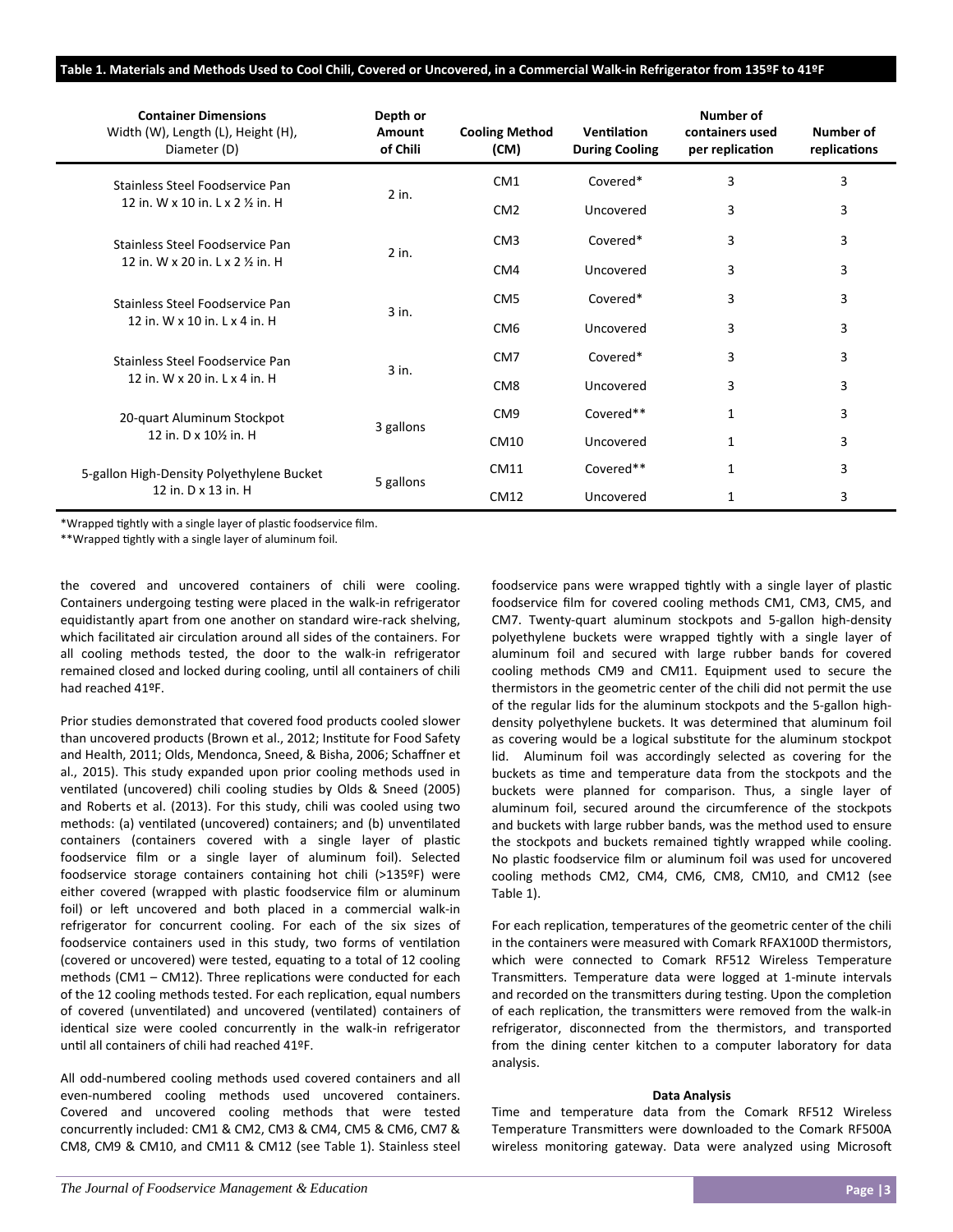Excel 2013 (Microsoft Corporation, Redmond, WA) and SPSS Statistics version 25 (International Business Machines [IBM] Corporation, Armonk, New York). Means and standard deviations of time and temperature data ranges (135ºF to 70ºF, and 135ºF to 41ºF) for each cooling method were calculated for comparison with FDA Food Code cooling standards. Representative mean time and temperature cooling curves were plotted using Microsoft Excel 2013.

# **RESULTS AND DISCUSSION**

This section outlines the results found from the cooling methods. The main objectives of this study were to compare the time and temperature differences between ventilated and unventilated cooling methods and determine which of those methods successfully met (or did not meet) 2017 FDA Food Code cooling standards. To comply with the 2017 FDA Food Code, these standards must be satisfied when cooked food is cooled.

Mean cooling times for all cooling methods tested in this study are shown in Table 2. None of the 12 uncovered or covered cooling methods tested met 2017 FDA Food Code cooling standards in the walk-in refrigerator. No cooling method cooled chili con carne with beans from 135ºF to 70ºF within two hours and no cooling method cooled chili from 135ºF to 41ºF within a total of six hours.

A two‐factor (2x2) repeated measures Analysis of Variance (ANOVA) procedure was used to analyze time and temperature data. To investigate the influence of covering method and chili depth/amount (main effects) on the cooling time, cooling methods with identical container widths and lengths or identical container diameters were compared for time and temperature data ranges of 135ºF to 70ºF and 135ºF to 41ºF. Two independent variables, each with two levels, were tested for effects on the dependent variable: covering method (covered or uncovered), and depth/amount of chili (2 in. or 3 in. depths for pans and 3 gallon or 5 gallon amounts for stockpots/ buckets). Significant interactions between the independent variables were explored using profile plots and related pairwise t-tests to analyze data for comparison at the treatment level. The significance threshold for the effects of the variables and variable interactions was set at *p* ≤ .05.

#### **Analysis of chili cooled from 135ºF to 70ºF (see Table 3).**  *Stainless steel foodservice pans: 12 in. widths x 10 in. lengths.*

For cooling methods CM1 & CM2, compared with CM5 & CM6, there was a significant main effect of covering method on cooling time (F(1, 8) = 36.28, *p* < .001). Covered containers (*M* = 0.176) took longer to cool than uncovered containers ( $M = 0.126$ ). In addition, there was a significant main effect of the depth of chili on cooling time  $(F(1, 8) =$ 121.93, *p* < .001). Containers at 3 in. depths (*M* = 0.177) took longer to cool than containers at 2 in. depths  $(M = 0.126)$ . No interaction effect was observed between covering method and depth of chili (*F*(1, 8) = 0.51, *p* = .497).

# Table 2. Results of Testing Commonly Used Foodservice Storage Containing Hot Chili, Cooled in a Commercial Walk-in Refrigerator, including **Mean Cooling Times for Covered and Uncovered Cooling Methods from 135ºF to 70ºF and 135ºF to 41ºF**

| Container<br><b>Dimensions</b><br>Width (W), Length (L),<br>Height (H), Diameter<br>(D) | <b>Depth</b><br>or<br><b>Amount</b><br>of Chili | Mean<br>Walk-In<br>Refrigerator<br><b>Ambient Air</b><br><b>Temperature</b><br>in Degrees<br>Fahrenheit ±<br><b>Standard</b><br><b>Deviation</b> | Cooling<br><b>Method</b><br>(CM) | Covering<br>Method<br><b>During</b><br>Cooling | <b>Mean Cooling</b><br><b>Time</b><br>$Hr: Min \pm$<br><b>Standard</b><br><b>Deviation</b><br>135ºF to<br>70ºF*<br>*2017 FDA<br><b>Food Code</b><br>Standard:<br>≤ 2:00 hr | <b>Mean Cooling</b><br><b>Time</b><br>$Hr: Min \pm$<br><b>Standard</b><br><b>Deviation</b><br>135ºF to<br>41ºF**<br>**2017 FDA<br><b>Food Code</b><br>Standard:<br>≤ 6:00 hr | Mean<br><b>Difference</b><br>in Cooling<br><b>Method</b><br><b>Times</b><br>(CM<br>Covered -<br><b>CM</b><br>Uncovered)<br>$Hr: Min \pm$<br><b>Standard</b><br><b>Deviation</b><br>135ºF to<br>70ºF | Mean<br><b>Difference</b><br>in Cooling<br><b>Method</b><br><b>Times</b><br>(CM<br>Covered -<br><b>CM</b><br>Uncovered)<br>$Hr: Min \pm$<br><b>Standard</b><br><b>Deviation</b><br>135ºF to<br>41ºF |
|-----------------------------------------------------------------------------------------|-------------------------------------------------|--------------------------------------------------------------------------------------------------------------------------------------------------|----------------------------------|------------------------------------------------|----------------------------------------------------------------------------------------------------------------------------------------------------------------------------|------------------------------------------------------------------------------------------------------------------------------------------------------------------------------|-----------------------------------------------------------------------------------------------------------------------------------------------------------------------------------------------------|-----------------------------------------------------------------------------------------------------------------------------------------------------------------------------------------------------|
| Stainless Steel Food-<br>service Pan                                                    |                                                 |                                                                                                                                                  | CM <sub>1</sub>                  | Covered                                        | $3:33 \pm 0:14$                                                                                                                                                            | $9:41 \pm 0:47$                                                                                                                                                              | $1:07 \pm 0:32$                                                                                                                                                                                     | $3:05 \pm 1:27$                                                                                                                                                                                     |
| 12 in. W x 10 in. L x 2<br>$\frac{1}{2}$ in. H                                          | $2$ in.                                         | $34.9 \pm 1.20$                                                                                                                                  | CM <sub>2</sub>                  | Uncovered                                      | $2:26 \pm 0:10$                                                                                                                                                            | $6:36 \pm 0:31$                                                                                                                                                              |                                                                                                                                                                                                     |                                                                                                                                                                                                     |
| <b>Stainless Steel Food-</b><br>service Pan                                             | 2 in.<br>$\frac{1}{2}$ in. H                    | $34.6 \pm 1.36$                                                                                                                                  | CM <sub>3</sub>                  | Covered                                        | $3:54 \pm 0:14$                                                                                                                                                            | $10:42 \pm 0:33$                                                                                                                                                             | $1:33 \pm 0:35$                                                                                                                                                                                     | $4:19 \pm 1:20$                                                                                                                                                                                     |
| 12 in. W x 20 in. L x 2                                                                 |                                                 |                                                                                                                                                  | CM4                              | Uncovered                                      | $2:21 \pm 0:09$                                                                                                                                                            | $6:23 \pm 0:30$                                                                                                                                                              |                                                                                                                                                                                                     |                                                                                                                                                                                                     |
| <b>Stainless Steel Food-</b><br>service Pan                                             |                                                 | $34.5 \pm 1.32$                                                                                                                                  | CM <sub>5</sub>                  | Covered                                        | $4:53 \pm 0:26$                                                                                                                                                            | $13:23 \pm 1:09$                                                                                                                                                             | $1:16 \pm 0:41$                                                                                                                                                                                     | $3:37 \pm 1:45$                                                                                                                                                                                     |
| 12 in. W x 10 in. L x 4<br>in. H                                                        | $3$ in.                                         |                                                                                                                                                  | CM <sub>6</sub>                  | Uncovered                                      | $3:37 \pm 0:15$                                                                                                                                                            | $9:46 \pm 0:46$                                                                                                                                                              |                                                                                                                                                                                                     |                                                                                                                                                                                                     |
| <b>Stainless Steel Food-</b><br>service Pan                                             | $3$ in.<br>in. H                                |                                                                                                                                                  | CM <sub>7</sub>                  | Covered                                        | $4:54 \pm 0:34$                                                                                                                                                            | $13:40 \pm 1:25$                                                                                                                                                             | $1:07 \pm 0:16$                                                                                                                                                                                     | $3:25 \pm 0:34$                                                                                                                                                                                     |
| 12 in. W x 20 in. L x 4                                                                 |                                                 | $34.6 \pm 1.30$                                                                                                                                  | CM <sub>8</sub>                  | Uncovered                                      | $3:47 \pm 0:25$                                                                                                                                                            | $10:15 \pm 1:31$                                                                                                                                                             |                                                                                                                                                                                                     |                                                                                                                                                                                                     |
| 20-quart Aluminum<br>Stockpot                                                           | 3                                               | $34.8 \pm 1.50$                                                                                                                                  | CM <sub>9</sub>                  | Covered                                        | $7:21 \pm 0:12$                                                                                                                                                            | $20:17 \pm 1:00$                                                                                                                                                             | $1:28 \pm 0:07$                                                                                                                                                                                     | $4:05 \pm 0:38$                                                                                                                                                                                     |
| 12 in. D x 101/2 in. H                                                                  | Gallons                                         |                                                                                                                                                  | <b>CM10</b>                      | Uncovered                                      | $5:53 \pm 0:09$                                                                                                                                                            | $16:12 \pm 1:03$                                                                                                                                                             |                                                                                                                                                                                                     |                                                                                                                                                                                                     |
| 5-gallon High-Density<br>Polyethylene Bucket                                            | 5                                               | $34.5 \pm 1.44$                                                                                                                                  | CM11                             | Covered                                        | $12:25 \pm 0:18$                                                                                                                                                           | $34:47 \pm 1:13$                                                                                                                                                             | $2:58 \pm 0:12$                                                                                                                                                                                     | $9:35 \pm 1:44$                                                                                                                                                                                     |
| Gallons<br>12 in. D x 13 in. H                                                          |                                                 | CM12                                                                                                                                             | Uncovered                        | $9:27 \pm 0:07$                                | $25:12 \pm 0:32$                                                                                                                                                           |                                                                                                                                                                              |                                                                                                                                                                                                     |                                                                                                                                                                                                     |

*The Journal of Foodservice Management & Education*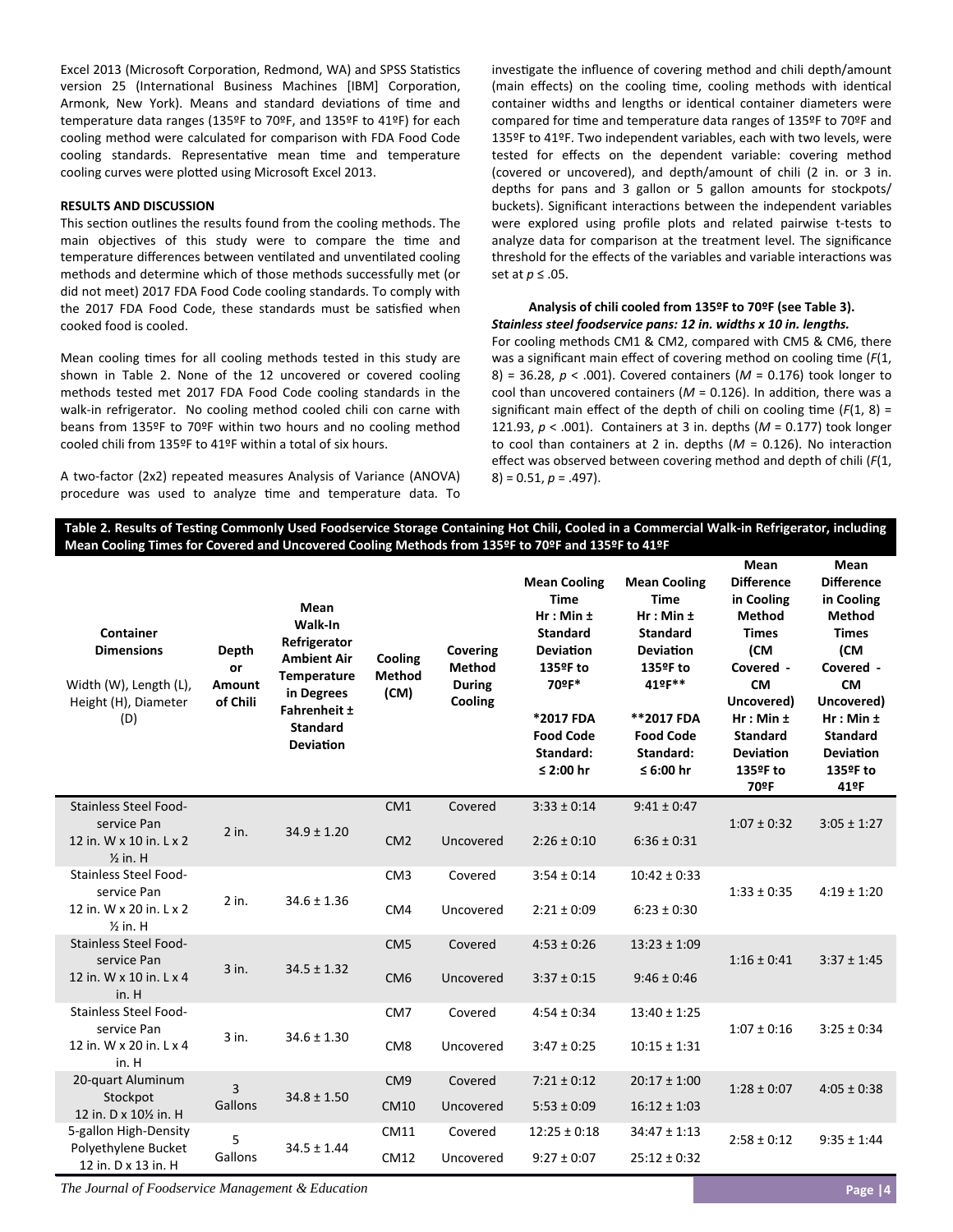| Table 3. Two-way (2x2) Repeated Measures ANOVA - Analysis of Data for Chili Cooled from 135ºF to 70ºF |                                                    |                                |                                         |                                                        |                                           |                                           |                                                              |  |
|-------------------------------------------------------------------------------------------------------|----------------------------------------------------|--------------------------------|-----------------------------------------|--------------------------------------------------------|-------------------------------------------|-------------------------------------------|--------------------------------------------------------------|--|
| <b>Cooling Methods (CM) Compared</b>                                                                  | <b>Main Effect</b><br>of Covering<br><b>Method</b> | Mean of<br>Covered<br>$(SE)^*$ | Mean of<br><b>Uncovered</b><br>$(SE)^*$ | <b>Main Effect</b><br>of Depth of<br><b>Chili</b>      | Mean of<br>2 in.<br>Depth<br>$(SE)^*$     | Mean of<br>3 in.<br>Depth<br>$(SE)^*$     | Interaction of<br>Covering<br>Method &<br>Depth of Chili     |  |
| CM1 & CM2                                                                                             |                                                    |                                |                                         |                                                        |                                           |                                           |                                                              |  |
| $(12$ in. x 10 in. x 2 in. chili depths)                                                              | $F(1, 8) = 36.28$                                  | 0.176                          | 0.126                                   | $F(1, 8) =$                                            | 0.125                                     | 0.177                                     | $F(1, 8) = 0.51$ ,                                           |  |
| <b>CM5 &amp; CM6</b>                                                                                  | p < .001                                           | (0.006)                        | (0.003)                                 | 121.93,                                                | (0.003)                                   | (0.004)                                   | $p = .497$                                                   |  |
| $(12$ in. x 10 in. x 3 in. chili depths)                                                              |                                                    |                                |                                         | p < .001                                               |                                           |                                           |                                                              |  |
| <b>CM3 &amp; CM4</b>                                                                                  |                                                    |                                |                                         |                                                        |                                           |                                           |                                                              |  |
| $(12$ in. x 20 in. x 2 in. chili depths)                                                              |                                                    |                                |                                         |                                                        |                                           |                                           |                                                              |  |
|                                                                                                       | $F(1, 8) = 70.86$                                  | 0.184                          | 0.128                                   | $F(1, 8) = 94.74,$                                     | 0.130                                     | 0.181                                     | $F(1, 8) = 5.52$                                             |  |
| <b>CM7 &amp; CM8</b><br>$(12$ in. x 20 in. x 3 in. chili depths)                                      | p < .001                                           | (0.007)                        | (0.004)                                 | p < .001                                               | (0.004)                                   | (0.006)                                   | $p = .047**$                                                 |  |
|                                                                                                       |                                                    |                                |                                         |                                                        |                                           |                                           |                                                              |  |
| <b>Cooling Methods (CM) Compared</b>                                                                  | <b>Main Effect</b><br>of Covering<br><b>Method</b> | Mean of<br>Covered<br>$(SE)^*$ | Mean of<br><b>Uncovered</b><br>$(SE)^*$ | <b>Main Effect</b><br>of Amount of<br>Chili in gallons | Mean of<br>3 gallon<br>Amount<br>$(SE)^*$ | Mean of<br>5 gallon<br>Amount<br>$(SE)^*$ | Interaction of<br>Covering<br>Method &<br>Amount of<br>Chili |  |
| CM9 & CM10                                                                                            |                                                    |                                |                                         |                                                        |                                           |                                           |                                                              |  |
| (12 in. diameter x 3 gallons chili)                                                                   | $F(1, 2) = 989.70$ ,                               | 0.412                          | 0.320                                   | $F(1, 2) =$                                            | 0.276                                     | 0.456                                     | $F(1, 2) =$                                                  |  |
| CM11 & CM12                                                                                           | $p = .001$                                         | (0.005)                        | (0.003)                                 | 2027.63,<br>p < .001                                   | (0.004)                                   | (0.005)                                   | 108.97,<br>$p = .009***$                                     |  |
| (12 in. diameter x 5 gallons chili)                                                                   |                                                    |                                |                                         |                                                        |                                           |                                           |                                                              |  |

\*Mean Ɵmes are reported in days (1.000 = one day), *SE* = standard error.

\*\* See Figure 1 for interaction profile plot.

\*\*\* See Figure 2 for interaction profile plot

# *Stainless steel foodservice pans: 12 in. widths x 20 in. lengths.*

For cooling methods CM3 & CM4, compared with CM7 & CM8, a significant interaction effect was observed between covering method and depth of chili  $(F(1, 8) = 5.52, p = .047)$  (see Figure 1). Related pairwise t-tests for covering method revealed a significant difference between covered (*M* = 0.16, *SD* = 0.02) and uncovered (*M* = 0.10, *SD* = 0.01) cooling methods for 2 in. depths of chili  $(t(8) = 8.54, p < .001)$ , and a significant difference in covering method between covered (*M* = 0.20, *SD* = 0.02) and uncovered (*M* = 0.16, *SD* = 0.02) cooling methods for 3 in. depths of chili  $(t(8) = 5.96, p < .001)$ . Related pairwise t-tests for depth of chili revealed a significant difference between 2 in. depths of chili (*M* = 0.16, *SD* = 0.02) and 3 in. depths of chili (*M* = 0.20, *SD* = 0.02) for covered cooling methods (*t*(8) = ‐5.00, *p* = .001), and a significant difference between 2 in. depths of chili  $(M = 0.10, SD =$ 0.01) and 3 in. depths of chili  $(M = 0.16, SD = 0.02)$  for uncovered cooling methods (*t*(8) = ‐14.83, *p* < .001).

# *Aluminum stockpots and high‐density polyethylene buckets: 12 in. diameters.*

For cooling methods CM9 & CM10, compared with CM11 & CM12, a significant interaction effect was observed between covering method and depth of chili (*F*(1, 2) = 108.97, *p* = .009) (see Figure 2). Related pairwise t-tests for covering method revealed a significant difference between covered (*M* = 0.31, *SD* = 0.01) and uncovered (*M* = 0.25, *SD* = 0.01) cooling methods for 3 gallon amounts of chili  $(t(2) = 19.98, p)$ = .002), and a significant difference in covering method between covered  $(M = 0.52, SD = 0.01)$  and uncovered  $(M = 0.39, SD = 0.01)$ cooling methods for 5 gallon amounts of chili  $(t(2) = 24.26, p = .002)$ . Related pairwise t-tests for amount of chili revealed a significant difference between 3 gallon amounts of chili (*M* = 0.31, *SD* = 0.01) and 5 gallon amounts of chili  $(M = 0.52, SD = 0.01)$  for covered cooling methods  $(t(2) = -33.50, p = .001)$ , and a significant difference between 3 gallon amounts of chili (*M* = 0.25, *SD* = 0.01) and 5 gallon amounts of chili  $(M = 0.39, SD = 0.01)$  for uncovered cooling methods  $(t(2) = -$ 46.70, *p* < .001).

# **Analysis of chili cooled from 135ºF to 41ºF (see Table 4).**  *Stainless steel foodservice pans: 12 in. widths x 10 in. lengths.*

For cooling methods CM1 & CM2, compared with CM5 & CM6, there was a significant main effect of covering method on cooling time ( $F(1, 1)$ 8) = 44.49, *p* < .001). Covered containers (*M* = 0.481) took longer to cool than uncovered containers ( $M = 0.341$ ). In addition, there was a significant main effect of the depth of chili on cooling time  $(F(1, 8) =$ 127.06, *p* < .001). Containers at 3 in. depths (*M* = 0.483) took longer to cool than containers at 2 in. depths  $(M = 0.339)$ . No interaction effect was observed between covering method and depth of chili (*F*(1, 8) = 0.74, *p* = .416).

## *Stainless steel foodservice pans: 12 in. widths x 20 in. lengths.*

For cooling methods CM3 & CM4, compared with CM7 & CM8, there was a significant main effect of covering method on cooling time (F(1, 8) = 101.33, *p* < .001). Covered containers (*M* = 0.508) took longer to cool than uncovered containers ( $M = 0.347$ ). In addition, there was a significant main effect of the depth of chili on cooling time  $(F(1, 8) =$ 103.69, *p* < .001). Containers at 3 in. depths (*M* = 0.498) took longer to cool than containers at 2 in. depths  $(M = 0.356)$ . No interaction effect was observed between covering method and depth of chili (*F*(1, 8) = 2.84, *p* = .13).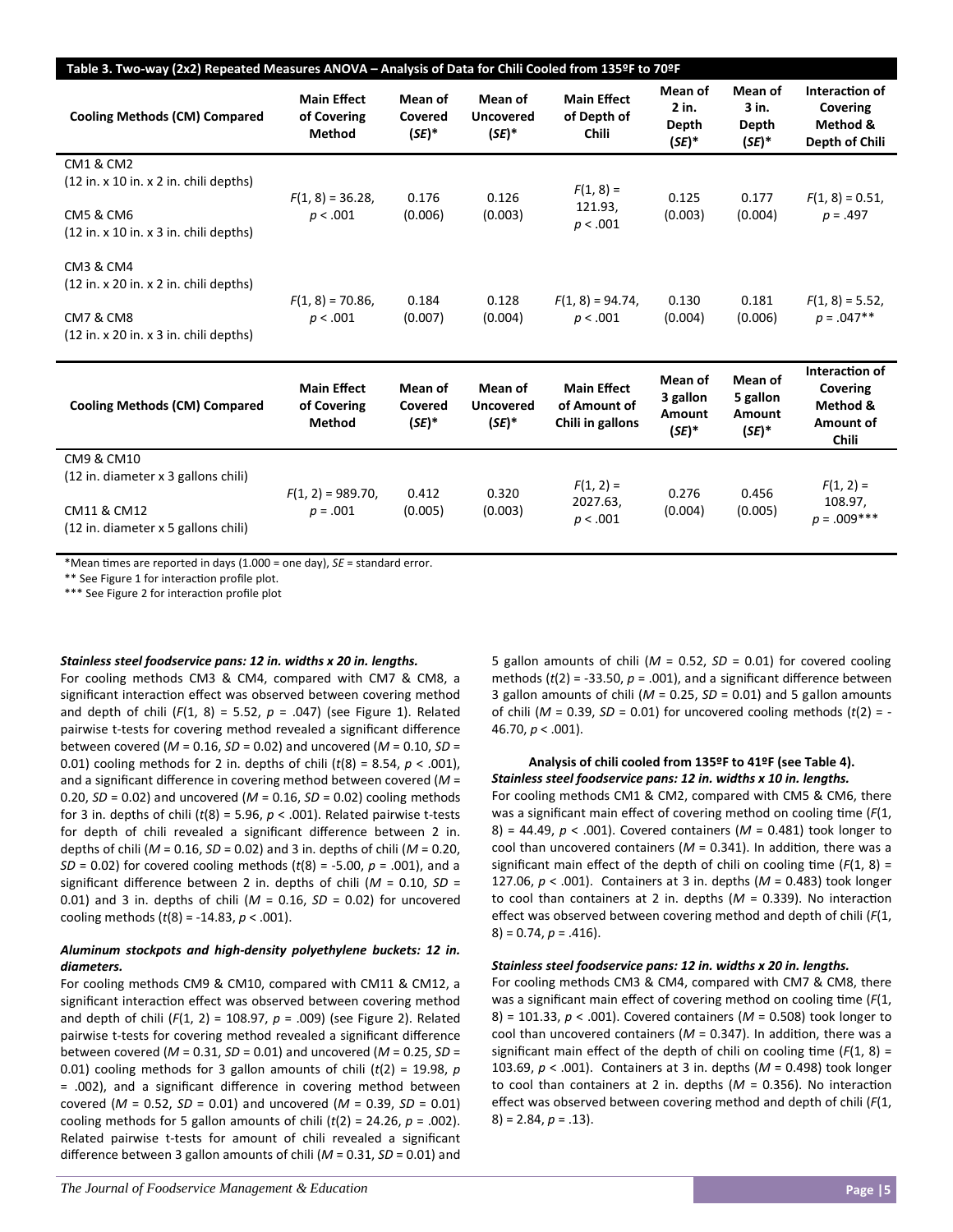| Table 4. Two-way (2x2) Repeated Measures ANOVA - Analysis of Data for Chili Cooled from 135 ºF to 41 ºF                              |                                                    |                                |                                         |                                                        |                                           |                                           |                                                                     |  |
|--------------------------------------------------------------------------------------------------------------------------------------|----------------------------------------------------|--------------------------------|-----------------------------------------|--------------------------------------------------------|-------------------------------------------|-------------------------------------------|---------------------------------------------------------------------|--|
| <b>Cooling Methods (CM) Compared</b>                                                                                                 | <b>Main Effect</b><br>of Covering<br><b>Method</b> | Mean of<br>Covered<br>$(SE)^*$ | Mean of<br><b>Uncovered</b><br>$(SE)^*$ | <b>Main Effect</b><br>of Depth of Chili                | Mean of<br>$2$ in.<br>Depth<br>$(SE)^*$   | Mean of<br>3 in.<br>Depth<br>$(SE)^*$     | Interaction of<br>Covering<br>Method &<br>Depth of Chili            |  |
| <b>CM1 &amp; CM2</b><br>$(12$ in. x 10 in. x 2 in. chili depths)<br><b>CM5 &amp; CM6</b><br>$(12$ in. x 10 in. x 3 in. chili depths) | $F(1, 8) = 44.49$ ,<br>p < .001                    | 0.481<br>(0.015)               | 0.341<br>(0.009)                        | $F(1, 8) = 127.06$ ,<br>p < .001                       | 0.339<br>(0.010)                          | 0.483<br>(0.009)                          | $F(1, 8) = 0.74$ ,<br>$p = .416$                                    |  |
| CM3 & CM4<br>$(12$ in. x 20 in. x 2 in. chili depths)<br><b>CM7 &amp; CM8</b><br>$(12$ in. x 20 in. x 3 in. chili depths)            | $F(1, 8) = 101.33$ ,<br>p < .001                   | 0.508<br>(0.015)               | 0.347<br>(0.012)                        | $F(1, 8) = 103.69$ ,<br>p < .001                       | 0.356<br>(0.010)                          | 0.498<br>(0.016)                          | $F(1, 8) = 2.84$<br>$p = .13$                                       |  |
| <b>Cooling Methods (CM) Compared</b>                                                                                                 | <b>Main Effect</b><br>of Covering<br>Method        | Mean of<br>Covered<br>$(SE)^*$ | Mean of<br><b>Uncovered</b><br>$(SE)^*$ | <b>Main Effect</b><br>of Amount of<br>Chili in gallons | Mean of<br>3 gallon<br>Amount<br>$(SE)^*$ | Mean of<br>5 gallon<br>Amount<br>$(SE)^*$ | Interaction of<br>Covering<br>Method &<br>Amount of<br><b>Chili</b> |  |
| <b>CM9 &amp; CM10</b><br>(12 in. diameter x 3 gallons chili)<br>CM11 & CM12<br>(12 in. diameter x 5 gallons chili)                   | $F(1, 2) = 98.06$ ,<br>$p = .01$                   | 1.147<br>(0.022)               | 0.863<br>(0.017)                        | $F(1, 2) = 448.58$ ,<br>$p = .002$                     | 0.760<br>(0.023)                          | 1.250<br>(0.009)                          | $F(1, 2) = 75.30$ ,<br>$p = .013$ **                                |  |

\*Mean Ɵmes are reported in days (1.000 = one day), *SE* = standard error.

\*\* See Figure 3 for interaction profile plot.



Figure 1. Interaction Profile Plot for Cooling Method 3 (Covered, 2 in.) and Cooling Method 4 (Uncovered, 2 in.); Compared to Cooling Method **7 (Covered, 3 in.) and Cooling Method 8 (Uncovered, 3 in.) for chili cooled from 135ºF to 70ºF.**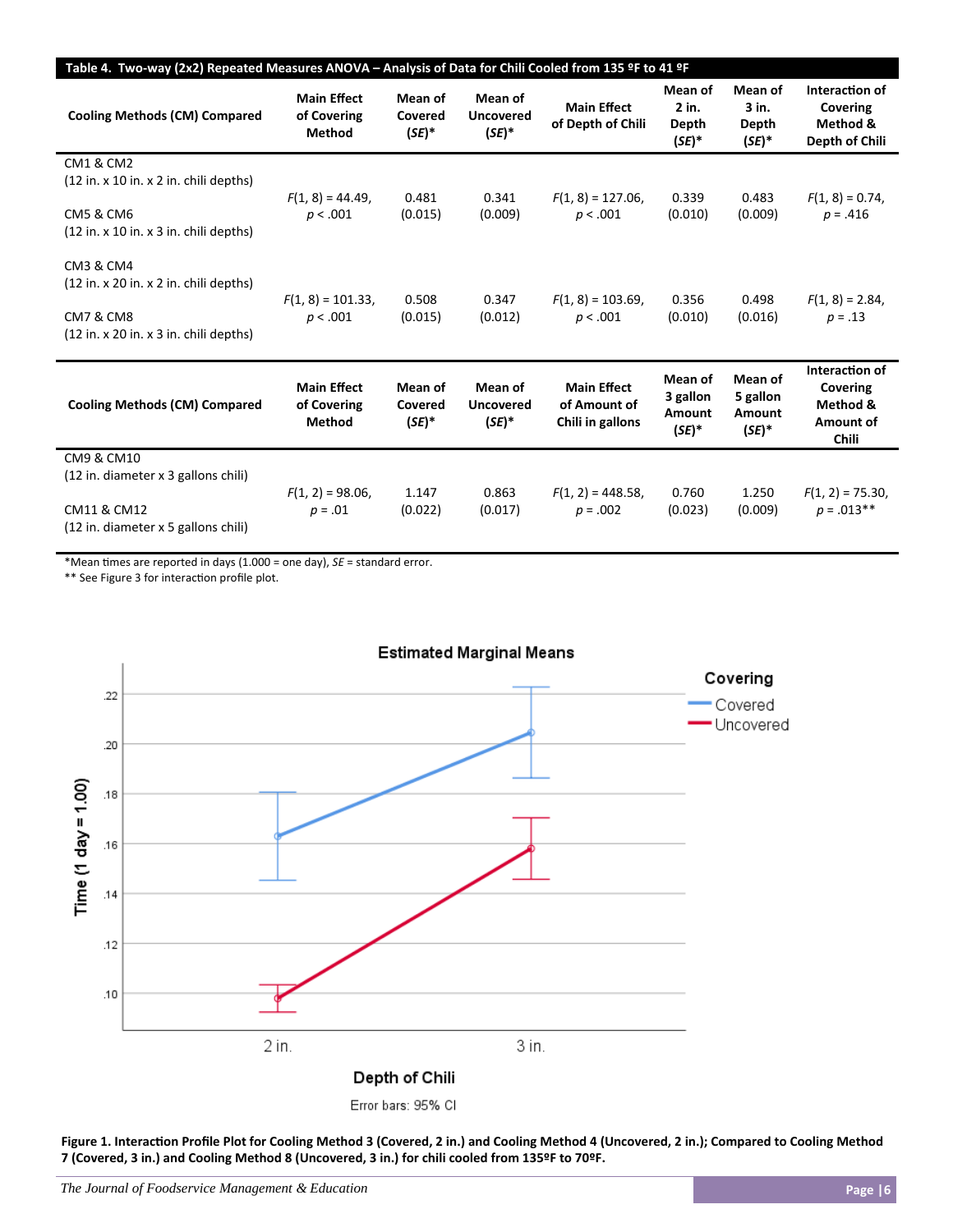

Figure 2. Interaction Profile Plot for Cooling Method 9 (Covered, 3 Gallons) & Cooling Method 10 (Uncovered, 3 Gallons); Compared to Cooling **Method 11 (Covered, 5 Gallons) & Cooling Method 12 (Uncovered, 5 Gallons) for Chili Cooled from 135ºF to 70ºF.**

# *Aluminum stockpots and high‐density polyethylene buckets: 12 in. diameters.*

For cooling methods CM9 & CM10, compared with CM11 & CM12, a significant interaction effect was observed between covering method and amount of chili  $(F(1, 2) = 75.30, p = .013)$  (see Figure 3). Related pairwise t-tests for covering method revealed a significant difference between covered (*M* = 0.85, *SD* = 0.04) and uncovered (*M* = 0.68, *SD* = 0.04) cooling methods for 3 gallon amounts of chili  $(t/2) = 10.94$ ,  $p$ = .008), and a significant difference in covering method between covered  $(M = 1.44, SD = 0.05)$  and uncovered  $(M = 1.05, SD = 0.02)$ cooling methods for 5 gallon amounts of chili  $(t(2) = 9.52, p = .011)$ . Related pairwise t-tests for amount of chili revealed a significant difference between 3 gallon amounts of chili (*M* = 0.85, *SD* = 0.04) and 5 gallon amounts of chili  $(M = 1.45, SD = 0.05)$  for covered cooling methods  $(t(2) = -19.39, p = .003)$ , and a significant difference between 3 gallon amounts of chili (*M* = 0.68, *SD* = 0.04) and 5 gallon amounts of chili  $(M = 1.05, SD = 0.02)$  for uncovered cooling methods  $(t(2) = -$ 17.76, *p* = .003).

#### **SUMMARY OF RESULTS**

While the FDA's recommendations of cooling food uncovered and reducing the depths/amounts of food products did improve the cooling processes, the 2017 FDA Food Code standards were still not met in this study. No cooling method tested in this study cooled chili from 135ºF (57ºC) to 70ºF (21ºC) within two hours and from 135ºF (57ºC) to 41ºF (5ºC) within a total of six hours or less.

The cooling method requiring the shortest cooling time from 135ºF to 41ºF (*M* = 6 hr 23 min, *SD* = 33 min) was the uncovered 12 in. x 20 in. stainless steel foodservice pan at a 2 in. food product depth (see Figure 4). The cooling method requiring the longest cooling time from 135ºF to 41ºF (*M* = 34 hr 47 min, *SD* = 1 hr 13 min) was the covered 5 gallons of chili in a high-density polyethylene bucket (see Figure 5), which is clearly an unacceptable cooling method that should never be considered for use in any type of foodservice operation.

Past studies have demonstrated that chili which was cooled uncovered in stainless steel foodservice pans at 2 in. depths in a walk‐ in freezer met FDA cooling time and temperature standards (Beardall et al., 2019a; Roberts et al., 2013; Watkins et al., 2016). However, available freezer space in school foodservice operations has been measured on average to be about 20% and this could be a barrier to cooling food in the freezer (Roberts et al., 2013). In addition, the safety and quality of frozen food normally stored in a walk‐in freezer may be compromised if it is permitted to defrost while hot food products are cooling.

A prior study by Olds and Sneed (2005) explored ventilated cooling of chili con carne with beans using the following methods: (a) 12 in. x 10 in. stainless steel foodservice pans at 2 in. and 4 in. food product depths, cooled in a walk-in refrigerator; (b) 12 in. x 10 in. stainless steel foodservice pans at 2 in. and 4 in. food product depths, cooled in a blast chiller; (c) a stockpot containing 3 gallons of chili cooled in a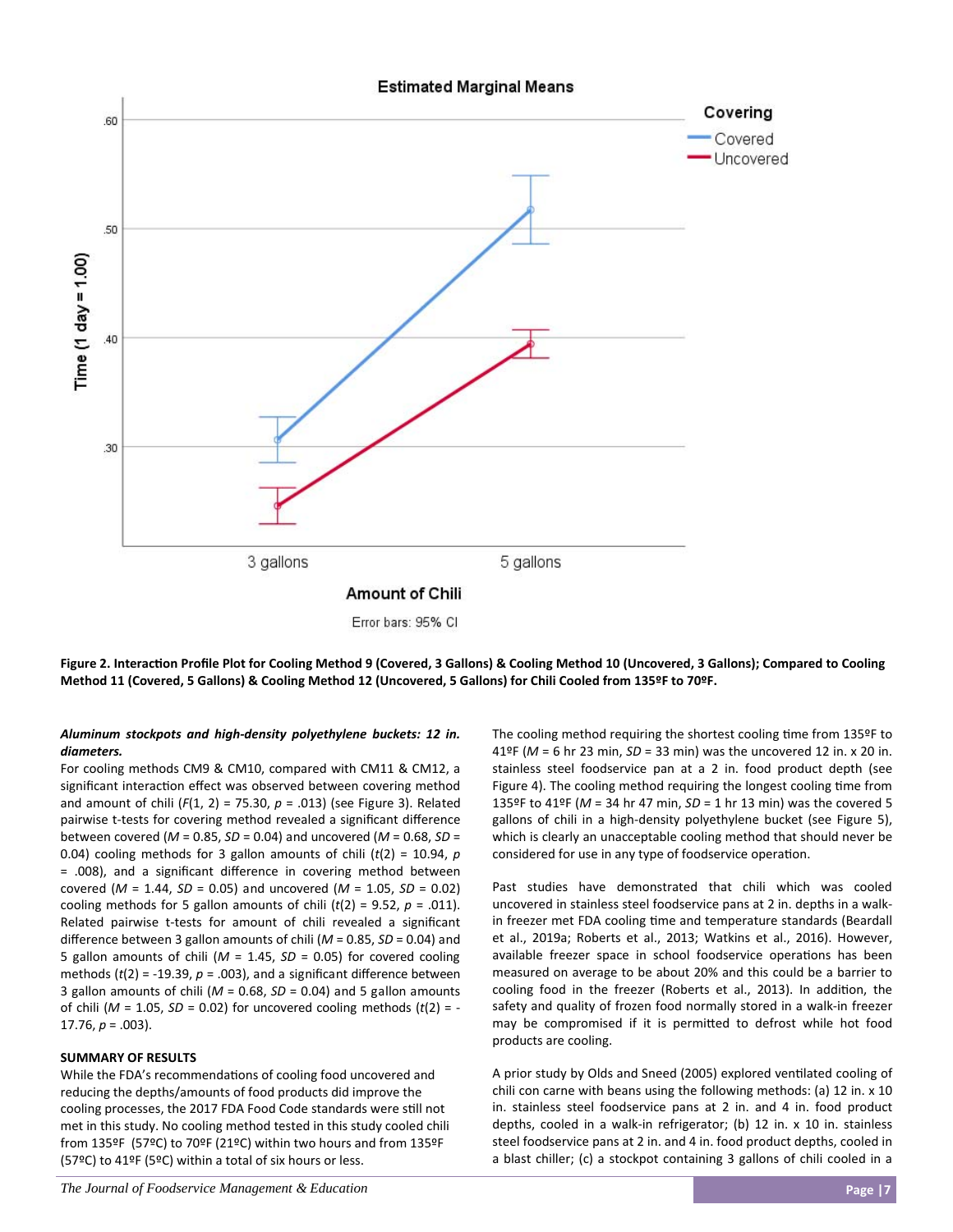

# Figure 3. Interaction Profile Plot for Cooling Method 9 (Covered, 3 Gallons) & Cooling Method 10 (Uncovered, 3 Gallons); Compared to Cooling **Method 11 (Covered, 5 Gallons) & Cooling Method 12 (Uncovered, 5 Gallons) for Chili Cooled from 135ºF to 41ºF.**

walk-in refrigerator; and (d) a chill stick used in a stockpot containing 3 gallons of chili, while cooling in a walk‐in refrigerator. The only methods that satisfied FDA Food Code cooling standards were those that utilized the blast chiller, which rapidly cooled chili at both 2 in. and 4 in. food product depths within the recommended times. Blast chillers are effective for rapidly cooling food products, but it has been estimated that only about 8% of onsite foodservice operations actually utilize them during food production (Krishnamurthy & Sneed, 2011). However, blast chillers can be prohibitively expensive to procure and thus may not be a feasible alternative for some onsite and retail foodservice operations, given the financial barriers (Olds et al., 2013).

According to the 2017 FDA Food Code section, "Holding Hot Food Without Temperature Control," food held without temperature control should meet the performance standard of no more than 1 log growth of *C. perfringens* and *B. cereus* spores (FDA, 2017). Meeting FDA Food Code cooling standards helps to ensure that spore-forming bacteria such as *C. perfringens* and *B. cereus* do not multiply to unsafe levels and cause foodborne illness. *C. perfringens* spores can be found in chili, a food item commonly prepared and served in onsite foodservice operations (Blankenship, Craven, Leffler, & Custer, 1988; Krishnamurthy & Sneed, 2011). The 2017 FDA Food Code (§ 3‐501.15) outlines acceptable cooling methods based upon the type of food product. These cooling methods include portioning food into shallow pans. This study demonstrated that chili cooled uncovered at 3 in. depths took longer to cool, as expected, than chili cooled uncovered at 2 in. depths. As shown in Table 2, chili cooled uncovered at 2 in. depths (cooling methods CM2 & CM4) only slightly exceeded Food Code standards. Further reduction of the depths of chili, while being cooled uncovered in a walk-in refrigerator, could potentially meet 2017 FDA Food Code cooling standards. If this was confirmed in a future research study, it could become a useful standard operating procedure for foodservice operations where walk-in freezers and blast chillers are not feasible options for cooling food.

# **CONCLUSIONS AND APPLICATIONS**

The purpose of this research was to determine if practices commonly used to cool food produced in onsite foodservice operations would meet established 2017 U.S. FDA Food Code cooling standards.

The following conclusions were made based on the results of this study:

- 1. None of the cooling treatments tested in this study met 2017 FDA Food Code cooling standards.
- 2. For all cooling methods tested in this study, unventilated (covered) cooling methods took significantly longer to cool than ventilated (uncovered) cooling methods ( $p < .05$ ).
- 3. For all cooling methods tested in this study on containers of identical widths and lengths, cooling methods with 3 in. depths of chili took significantly longer to cool than cooling methods with 2 in. depths  $(p < .005)$ .
- 4. For all cooling methods tested in this study on containers of identical diameters, cooling methods with 5 gallon amounts of chili took significantly longer to cool than cooling methods with 3 gallon amounts of chili (*p* < .005).
- 5. Because FDA Food Code cooling standards were not met, the potential existed for spore-forming bacteria, such as *C*. *perfringens*, to multiply to unsafe levels.
- 6. Future research could help determine if cooling chili uncovered at depths less than 2 in. in a walk‐in refrigerator would meet 2017 FDA Food Code cooling standards.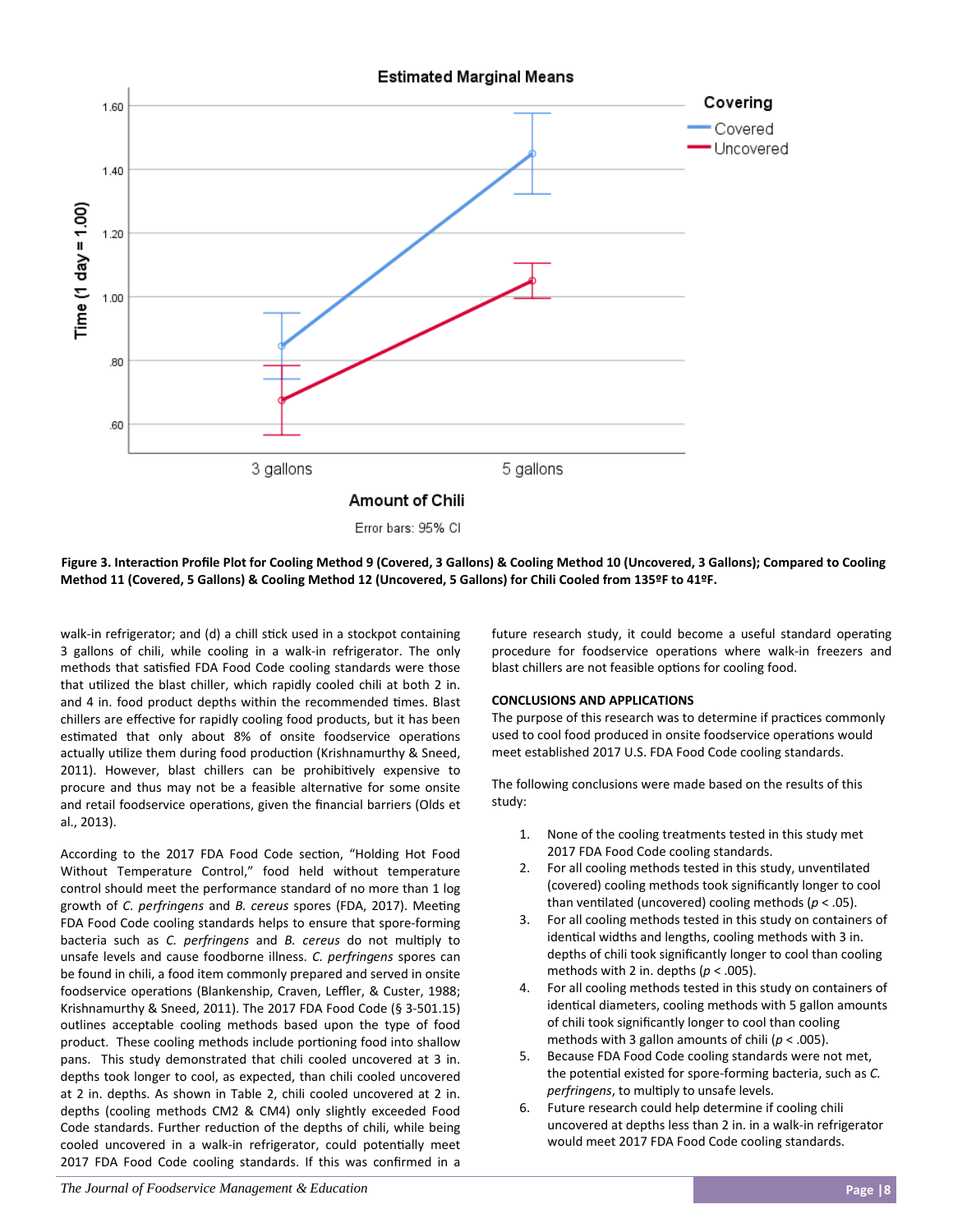

The FDA Food Code states that food shall be cooled from 135ºF to 70ºF within two hours and from 135ºF to 41ºF within a total of six hours (FDA, 2017).

Figure 4. Cooling Curves for Cooling Method 3 (Covered) and Cooling Method 4 (Uncovered); Both Utilizing a 12 in. x 20 in. x 2% in. Foodservice **Pan with a 2 in. Depth of Chili and Cooled in a Walk‐in Refrigerator from 135ºF to 41ºF.** 

#### **REFERENCES**

- Beardall, L., Paez, P., Phebus, R. K., Watkins, T., & Gragg, S. E. (2019a). Control of *Bacillus cereus* populations in brown rice by use of common foodservice cooling methods. Food Protection Trends, 39, 145-153. Retrieved from http://www.nxtbook.com/nxtbooks/trilix/fpt\_20190304/
- Beardall, L., Paez, P., Phebus, R. K., Watkins, T., & Gragg, S. E. (2019b). Control of surrogate *Escherichia coli* populations in three food products using common food service cooling methods. Food Protection Trends, 39, 200-211. Retrieved from http://www.nxtbook.com/nxtbooks/trilix/ fpt\_20190506/
- Blankenship, L. C., Craven, S. E., Leffler, R. G., & Custer, C. (1988). Growth of *Clostridium perfringens* in cooked chili during cooling. *Applied and Environmental Microbiology, 54*, 1104‐1108. Retrieved from hƩps:// www.ncbi.nlm.nih.gov/pmc/articles/PMC202611/pdf/aem00110-0042.pdf
- Brown, L. G., Ripley, D., Blade H., Reimann, D., Everstine, K., Nicholas, D., ... EHS-NET Working Group. (2012). Restaurant food cooling practices. Journal of Food Protection, 75, 2172-2178. Retrieved from http:// www.cdc.gov/nceh/ehs/ehsnet/docs/jfp-food-cooling-practices.pdf
- Centers for Disease Control and Prevention. (2011). CDC estimates of *foodborne illness in the United States.* [Fact sheet]. Retrieved from https://www.cdc.gov/foodborneburden/pdfs/ FACTSHEET\_A\_FINDINGS\_updated4‐13.pdf
- Conference for Food Protection. (2018). Conference for food protection. Retrieved from http://www.foodprotect.org/
- Dewey-Mattia, D., Manikonda, K., Hall, A. J., Wise, M. E., & Crowe, S. J. (2018). Surveillance for foodborne disease outbreaks — United States, 2009– 2015. *Morbidity and Mortality Weekly Report Surveillance Summaries, 67* (SS‐10), 1–11. hƩp://doi.org/10.15585/mmwr.ss6710a1
- Institute of Child Nutrition. (2016). *Chili con carne with beans*. Retrieved from https://theicn.org/resources/323/usda-recipes-for-schools/105498/chilicon‐carne‐with‐beans‐d‐20.pdf
- InsƟtute for Food Safety and Health. (2011). *USDA‐FNS/FDA/IFSH study on cooling of foods in school food service operations* (Final Report). Summit-Argo, IL: Illinois Institute of Technology.
- Krishnamurthy, K., & Sneed, J. (2011). Cooling practices used in school foodservice. *Food Protection Trends, 31, 828-833*. Retrieved from http:// www.nxtbook.com/nxtbooks/trilix/fpt\_201112/index.php
- National Restaurant Association Educational Foundation. (2017). ServSafe *coursebook* (7<sup>th</sup> ed.). Chicago, IL: National Restaurant Association Educational Foundation.
- Olds, D. A., Mendonca, A. F., Sneed, J., & Bisha, B. (2006). Influence of four retail foodservice cooling methods on the behavior of Clostridium perfringens ATCC 10388 in turkey roasts following heating to an internal temperature of 74ºC. Journal of Food Protection, 69(1), 112-7. Retrieved from http://hdl.handle.net/2097/861
- Olds, D. A., Roberts, K. R., Sauer, K. L., Sneed, J., & Shanklin, C. W. (2013). Efficacy of cooling beef taco meat and steamed rice in United States school foodservice operations. *Food and Nutrition Sciences, 4, 735-740*. http://doi.org/10.4236/fns.2013.47094